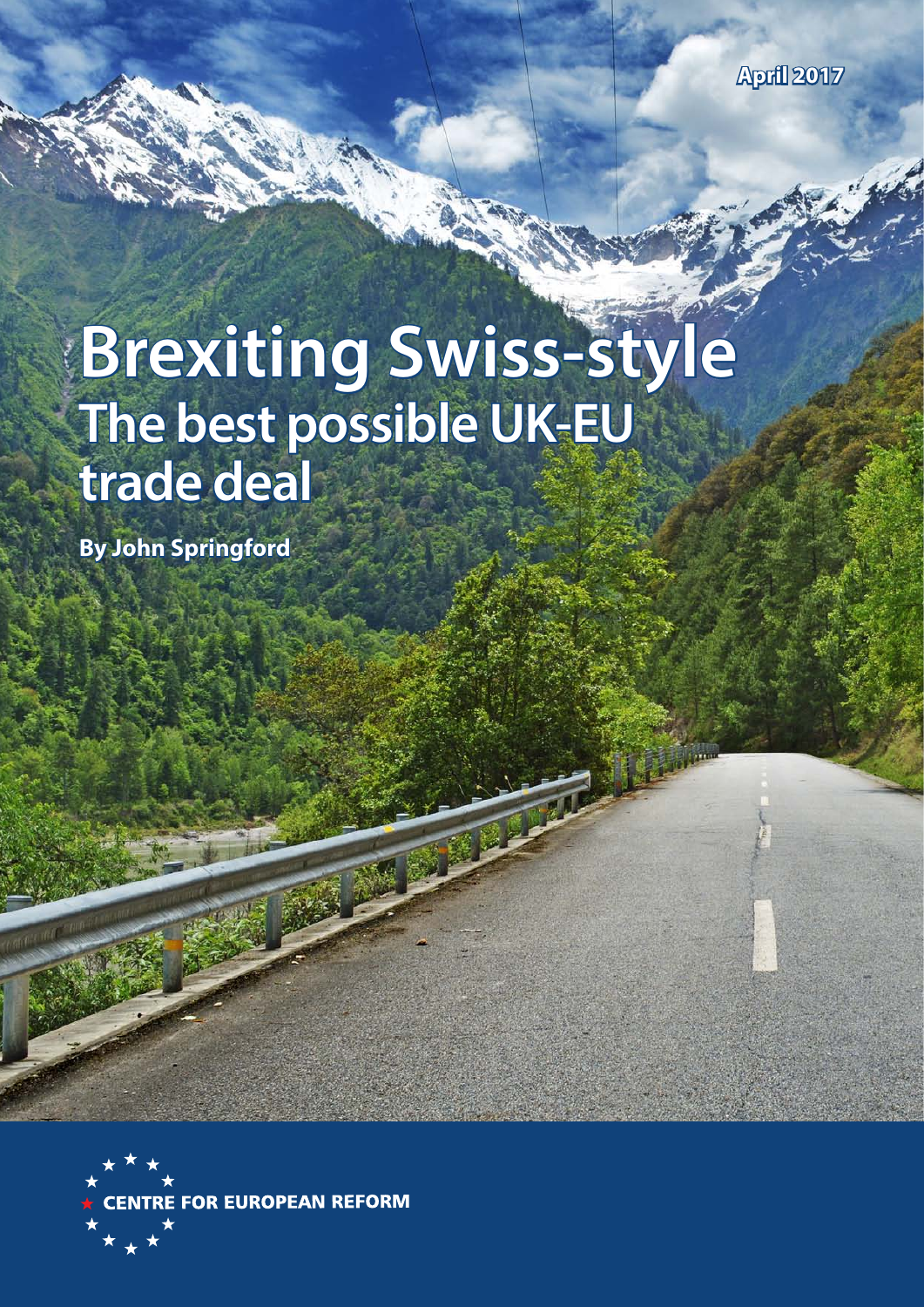## **Brexiting Swiss-style: The best possible UK-EU trade deal**

### **By John Springford**

- Since Britain voted to leave the EU, the 27 other member-states have made 'no cherry-picking' their mantra. The UK will not be allowed to pick the parts of the single market it likes (such as trade and investment) and avoid the parts it does not (such as free movement and the supremacy of EU law). For her part, Prime Minister Theresa May insists that free movement and the supremacy of the European Court of Justice (ECJ) will end. This policy brief outlines the best possible trade deal for Britain and the EU, given each side's red lines.
- Despite the 27's 'no cherry-picking' rule, any trade agreement between the UK and the EU will require both sides to decide which sectors of the economy should continue to have the lowest trade barriers possible, given Theresa May's decision to leave the single market. Thus, the negotiation will be an exercise in sectoral bargaining, as with all free trade agreements.
- \* A new empirical analysis of trade barriers, set out in more detail below, shows three things. First, trade barriers in goods with the EU has almost halved since the UK joined in 1973, while barriers with the US has only fallen by one quarter.
- Second, Switzerland's barriers in goods with the EU are now almost as low as the UK's, despite its partial membership of the single market, and its arm's-length relationship with the EU's institutions.
- Third, barriers in both goods and services between the UK and the EU have barely fallen since the year 2000. This suggests that the single market is reaching its limits, given that further falls would require more sharing of sovereignty, especially in the highly-regulated services sector. It also suggests that the losses foregone by Britain from further single market integration will be limited: the priority must be to limit the costs of the divorce.
- \* How might that be done? The focus should be on goods trade, not services. The barriers to trading goods between the UK and the EU are less than half as large as those in services, according to our analysis. The exception is in capital markets and the business services that support them, such as accountancy, law and consulting. But the UK's dominance in finance – Britain exports three-quarters of all capital market services within the EU – means that the 27 are keen to repatriate that activity.
- In recent years, the most contentious ECJ cases involving Britain involved disagreements over financial regulation or the free movement of people. The 27 will not be willing to allow financial services access without closely aligned rules and the power of the ECJ to arbitrate disputes with the UK government.
- $\star$  The best hope for the UK, then, is a comprehensive trade agreement focussed on goods and those services, such as aviation, where both sides have a strong incentive to maintain the freest trade possible. This would be similar to Switzerland's deal with the EU. Despite the Commission's frustration with the Swiss relationship, a Swiss-style agreement largely limited to goods is Britain's best hope: it represents the limit of market access that the EU has been willing to accept without the full supremacy of EU law.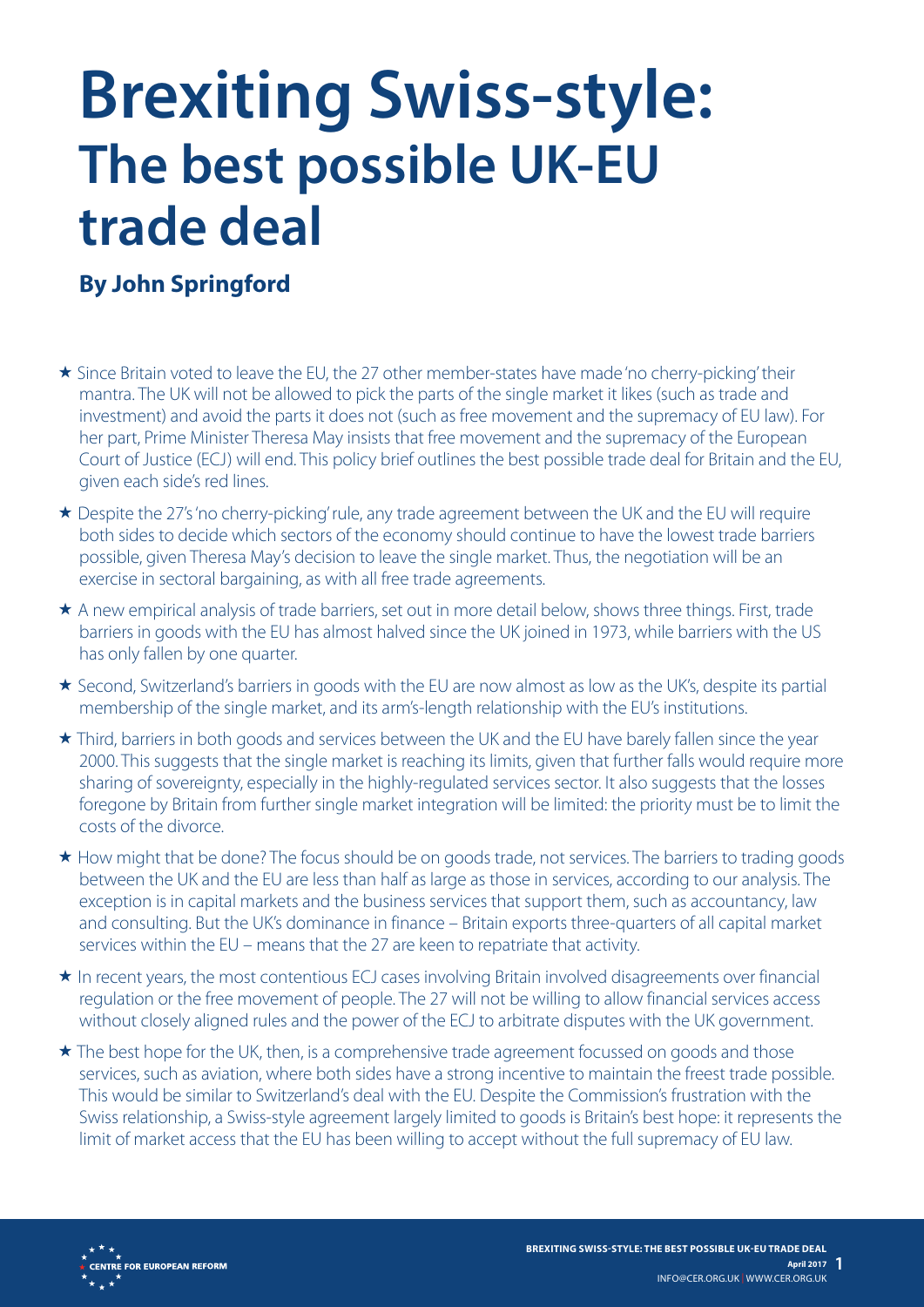- \* The Swiss-EU bilateral agreements show that compromises between sovereignty and economic integration are possible. Bilateral committees in the sectors where the Swiss and EU co-operate closely determine whether the Swiss should update their regulations to match those of the EU. The ECJ does not adjudicate disputes (although Swiss updates to their regulations must take account of ECJ case law). Something similar would be a potential 'landing zone' for the EU-27 and the UK in their forthcoming negotiations.
- Such an outcome would have significant economic costs for Britain, given its advantage in services trade. But it provides a middle way between two extremes: severe trade disruption and full sovereignty on the one hand, and continued single market membership and the wrath of Brexiteers on the other.

During the referendum campaign, the Leave campaign claimed that Britain could become sovereign and maintain the economic ties developed as a member of the EU. But in her Lancaster House speech in January, Prime Minister Theresa May confirmed that Britain would leave the single market and seek a free trade agreement (FTA) with the EU, since "being out of the EU but a member of the single market would mean complying with the EU's rules and regulations that implement those freedoms, without having a vote on what those rules and regulations are."

However, she left open the possibility that a new agreement "may take in elements of current single market arrangements in certain areas – on the export of cars and lorries for example, or the freedom to provide financial services across national borders – as it makes no sense to start again from scratch when Britain and the remaining member-states have adhered to the same rules for so many years".<sup>1</sup> And Britain's Department for Exiting the EU has been working on a sector-by-sector approach to Brexit. It has said that it wants the car industry to have special arrangements to help it cope with the UK's withdrawal from the EU's customs union. A transitional deal allowing favourable market access for UK-based financial firms has been mooted for the City of London, to maintain financial stability. And a leaked document, obtained by *The Times*, shows that the government has prioritised different sectors into 'high, medium and low' categories, with pharmaceuticals, banking, car making, textiles and clothing, aerospace and air transport among the industries facing the biggest difficulties from leaving the single market.<sup>2</sup>

*"If the UK and EU-27 seek to keep trade barriers to a minimum, institutional questions will be central."*

This approach has a narrow, rather mercantilist ring to it. The principle of the single market was to free the movement of products – goods and services – and the

factors of production needed to make them – capital and labour. The idea was not to pick which industries should benefit (although, as the limited progress in freeing trade in services shows, it has not always worked out that way). But it is certainly true that the EU has been more successful at integrating some sectors than others – and thus Brexit poses a bigger headache for some industries than others. If the UK and EU-27 agree that some British sectors will continue to enjoy benefits approaching membership of the single market, institutional questions will be central. Who makes the rules? And who enforces them?

This policy brief seeks to answer three questions. First, has the EU reduced the cost of doing business between the member-states, in both goods and services sectors? Second, in which sectors of the economy do the EU-27 and Britain have the strongest mutual interest in keeping trade costs low after Brexit? And third, what institutional arrangements might minimise the economic cost of ending the free movement of labour and withdrawing from the jurisdiction of the ECJ? The paper starts with an appraisal of the EU's efforts to reduce trade barriers. It continues by showing the sectors in which both sides of the negotiation have strongest interest in maintaining barrier-free trade. And it concludes with a proposal: that the EU-27 and UK follow the example of the deal the EU struck with the Swiss: a trade agreement, focussed on goods, not services, which maximises regulatory alignment now and in the future, and with a mechanism for dispute settlement that follows ECJ rulings, but is not the ECJ.

*1:* Theresa May, speech at Lancaster House, 'The government's negotiating objectives for exiting the EU', January 17<sup>th</sup> 2017. *2:* 'Leak reveals low-priority industries for Brexit talks', *The Times*, February 10th 2017.

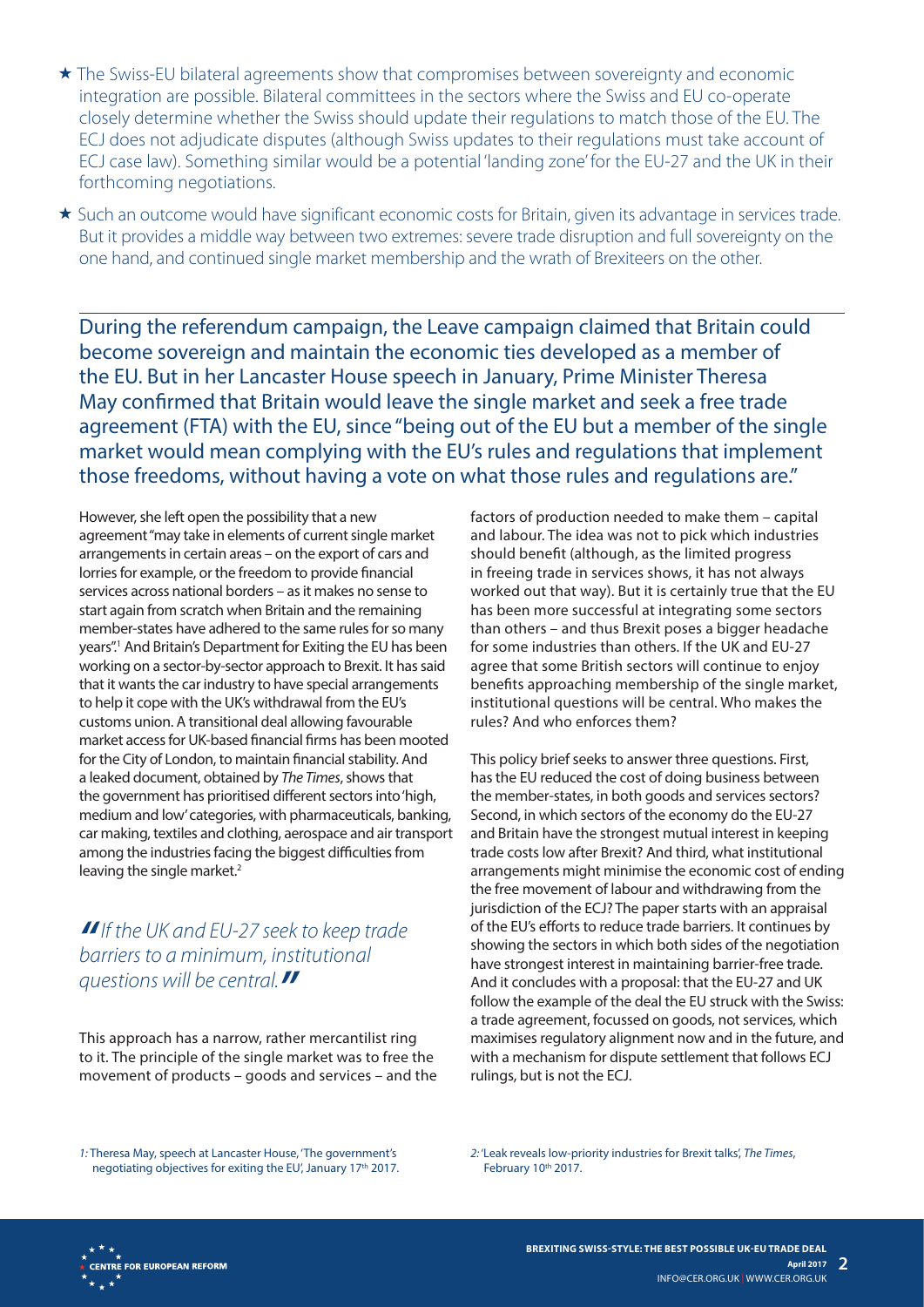#### Has the EU reduced trade barriers?

The consensus among most economists is that Brexit will be costly to the UK economy. This view is founded upon the principle that trade flows between two big economies are larger than between two small ones. But trade is also larger between neighbouring countries than those that are distant from one another. This is intuitive – it costs less to ship goods between neighbouring countries, and the value of trade between big economies will always be higher than between small ones, simply because large economies suck in more imports. The CER's 'gravity' model of trade, which focussed on goods, found that Britain's trade with the EU was 55 per cent higher than the model predicted.3 Using similar models, the National Institute of Economic and Social Research (NIESR), found that it was 60 per cent higher for both goods and services, and the UK Treasury found that it was 76 per cent higher in goods.4

Another way of observing the effect of size and geography on trade flows is to use an 'inverse gravity' equation, which was developed by Dennis Novy at the University of Warwick.<sup>5</sup> This allows us to observe how big barriers to trade between two countries are. For example, if car plants are making the same number of cars in two countries, but the two countries are selling more of their cars to one another, barriers to trade between the two economies must be falling. This measure of the trade costs is expressed as a percentage equivalent to a tax rate – such as a tariff. If the cost of trading a widget were zero, it would cost the same to sell that widget abroad as at home.

Chart 1 shows the change in trade barriers in goods between latecomers to the European project and the six founding member-states of the European Economic Community: Germany, Belgium, France, Italy, Luxembourg and the Netherlands (hereafter EU-6). Between 1973 and 2000, the UK converged with the level of integration in goods trade achieved by the EU-6, as shown by Germany's relationship with the other founding members of the EU. Thereafter the convergence almost ground to a halt. Around that time, Britain's trade balance fell into deficit, with exports growing slower than imports, and trade with countries outside the EU growing faster than those within it.

Norway's barriers to trade with the then European Economic Community fell much more slowly. Norway did not join the bloc in 1973, but joined the single market in 1992 by signing the European Economic Area (EEA) agreement. In 1970, trade barriers between the UK, Norway, and the EU-6 were very similar: equivalent to an 80 per cent tariff on trade. By the time the Single European Act was signed in 1986, the UK's trade barriers with the EU-6 were nearly a third lower than Norway's, and remained so, despite Norway's accession to the EEA. (Norway's specialism in oil and other commodities, alongside its distance from the core of the European economy, may partly explain why its trade barriers continue to be so high, despite its participation in the single market.)

#### Chart 1: Trade barriers in goods with EU-6

*Source: CER analysis of OECD structural analysis database and IMF direction of trade statistics.*



- consequences of leaving the EU', CER report, April 2016.
- *5:* Dennis Novy, 'Gravity redux: Measuring international trade costs with panel data', University of Warwick, July 2011. For more details of the inverse gravity method, see the appendix.
- 3*:* John Springford, Simon Tilford, Christian Odendahl, 'The economic<br>
consequences of leaving the EU', CER report, April 2016.<br>
4: Monique Ebell, 'The long-term economic impact of leaving the EU',<br>
Ational Institute of E *4:* Monique Ebell, 'The long-term economic impact of leaving the EU', National Institute of Economic and Social Research, May 2016. 'The long-term economic impact of EU membership and the alternatives', HM Treasury, April 2016.

**2**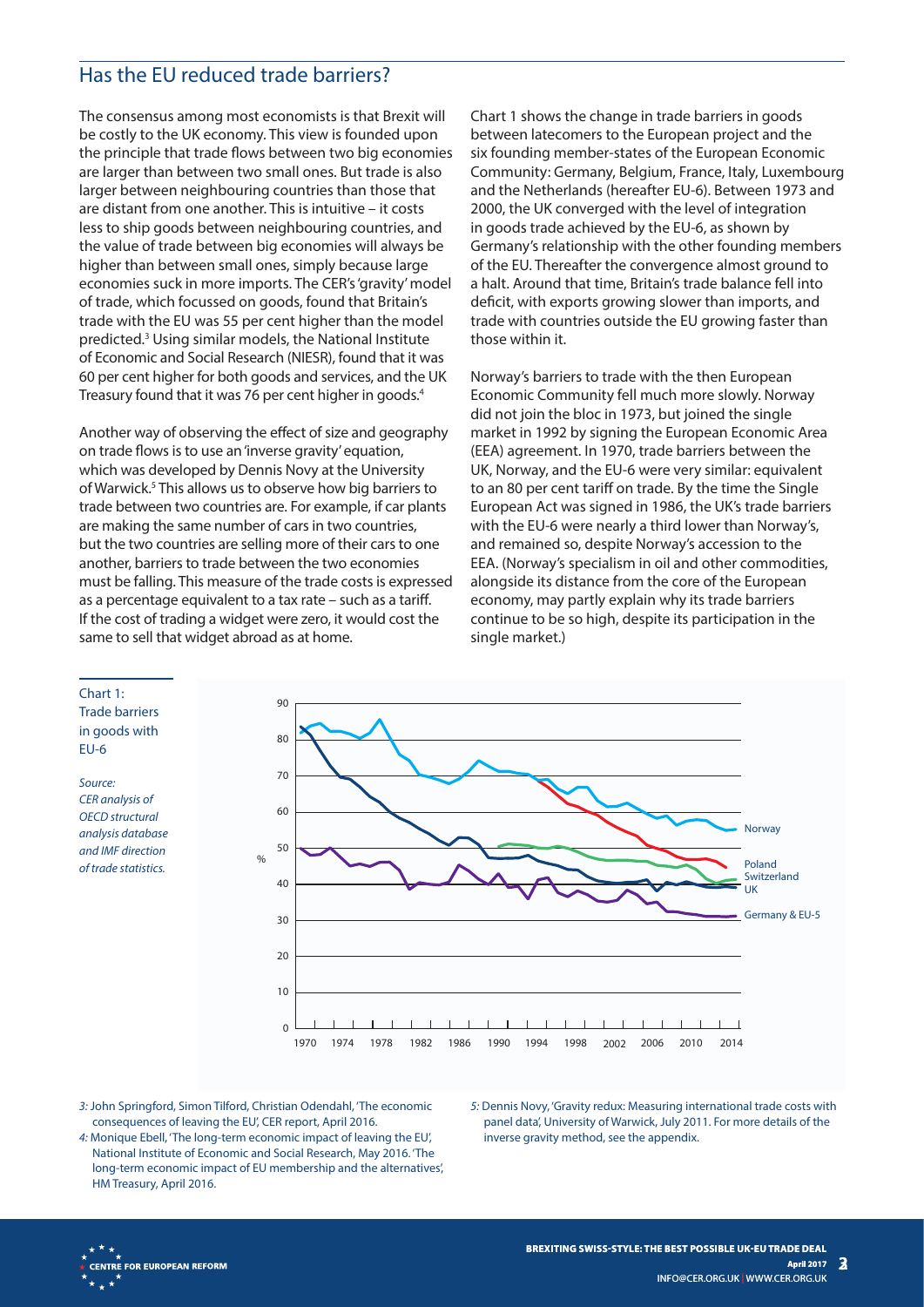Poland's case shows that EU membership is a sure-fire way to reduce the cost of trading with Europe's economic core: it began where Norway was in the early 1990s but is now considerably more integrated with the EU-6. Switzerland's bilateral agreements, which started in 1992, essentially brought Switzerland into the single market for goods. The case of Switzerland suggests that single market access significantly boosts trade. Despite the fact that the Alpine country is sandwiched between Germany, France and Italy, it had higher trade barriers

in goods with the EU-6 than Britain did from 1990 to 2014 (the years for which we have comparable data for Switzerland), although it is now very close to Britain's level of integration with the EU-6.

Britain's trade barriers with major trade partners outside the EU have fallen much more slowly. Chart 2 shows that barriers with the US and Japan have fallen at half the pace of those with the EU-6. This reflects these countries' distance from the EU, as well as higher tariff and non-tariff barriers.



What about the barriers to trading services? Services exports now make up over 40 per cent of total UK exports, largely thanks to fast growth in financial and business services, such as consultancy, law and accountancy. NIESR's gravity model shows that the EU has boosted services trade by around 60 per cent between its members: the UK has benefitted disproportionately from this because of its comparative advantage in finance and other traded services.

*" The UK's trade barriers in services with the EU-6 have been broadly unchanged since 2000."*

But that integration appears to have happened before the year 2000, the first year that we have accurate bilateral services trade data.<sup>6</sup> The UK's trade barriers in services with the EU-6 have been broadly unchanged since 2000 (Chart 3). So too have Germany's, although the barriers to trading services are much lower within the EU than between the US and the EU. The EU's recent attempts to liberalise services, such as the 2004 services directive, have had little impact on cross-border trade.<sup>7</sup> (Free movement of people, on the other hand, has led to significant growth in services output in the UK since 2004, as the number of employed EU citizens in the UK economy, largely in services, grew rapidly. But trade data does not capture that, so neither does this trade cost calculation.)

*7:* John Springford, 'How to build EU services markets', CER policy brief, September 2012.

**2**

<sup>6:</sup> NIESR's gravity model will pick up services trade integration before 2012.<br>
4<br>
4 a level of integration. Novy's calculation picks up changes in trade<br>
4 a level of integration. Novy's calculation picks up changes in tra 2000, because it compares how much services trade there is between EU member-states and between countries outside the EU, to arrive at a level of integration. Novy's calculation picks up changes in trade costs over time.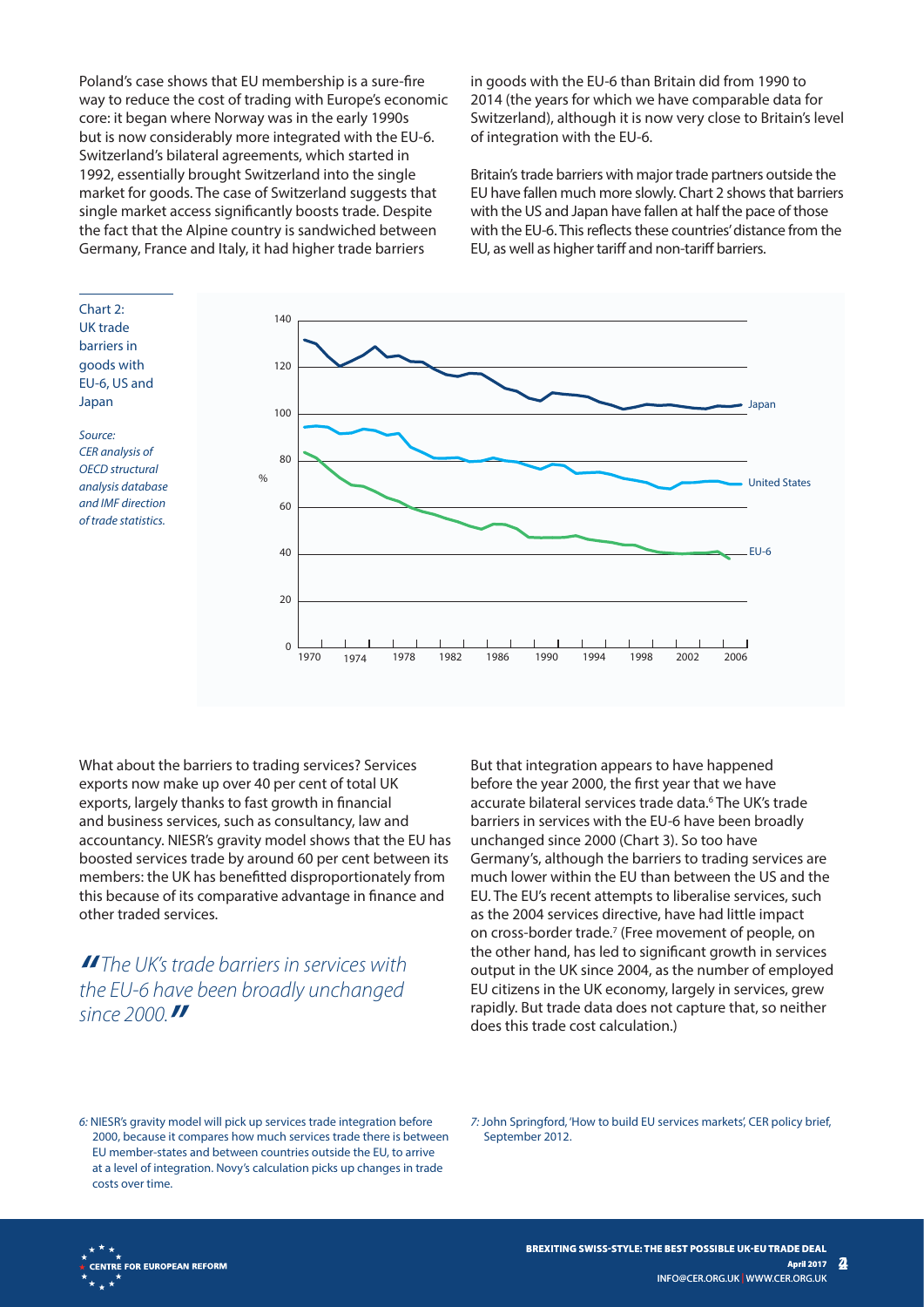Chart 3: UK, Germany, Norway and US services trade costs with the EU-6

*Source: CER analysis of OECD structural analysis database and bilateral services trade database.*

*Note: Switzerland did not record bilateral services trade data before 2010.*



gravity models, should lead readers to two conclusions. First, the EU has been successful at reducing the cost of trading goods and services, both for its memberstates and for its non-members who have aligned with its rules. But the majority of that trade integration occurred before the turn of the millennium. The second conclusion, which leads on from the first, is that unless there is some big shift in the willingness of EU memberstates to share more sovereignty in order to integrate markets further, future reductions in trade costs will be limited. The priority for the UK should therefore be to minimise the loss of the integration that has already been achieved.

### In which sectors do the UK and the EU-27 have strongest mutual interests?

How can the costs of Brexit be minimised, given Theresa May's insistence that the UK should leave the single market, that free movement must end, and that the ECJ should have no supremacy over British courts? One option would be to perform a U-turn on those commitments, but that is unlikely to happen, unless

*" By picking sectors where the interests of both sides are most aligned, compromise might be struck."*

public opinion shifts significantly. The other would be for the EU-27 and the UK to confine Britain's subjection to EU rules largely to the trade in goods, rather than services, for reasons outlined in Chart 4.

This evidence, when continued with more standard<br> **Straighting the standard standard standard standard standard standard standard standard standard standard standard standard standard standard in the standard standard in t** By picking those sectors where economic interests between the UK and the EU-27 are most coincident, a compromise might be struck. There are two ways to identify those sectors both sides can agree on. First, those sectors in which trade barriers are lowest; and second, those sectors in which the UK does not have a large share of exports within the EU.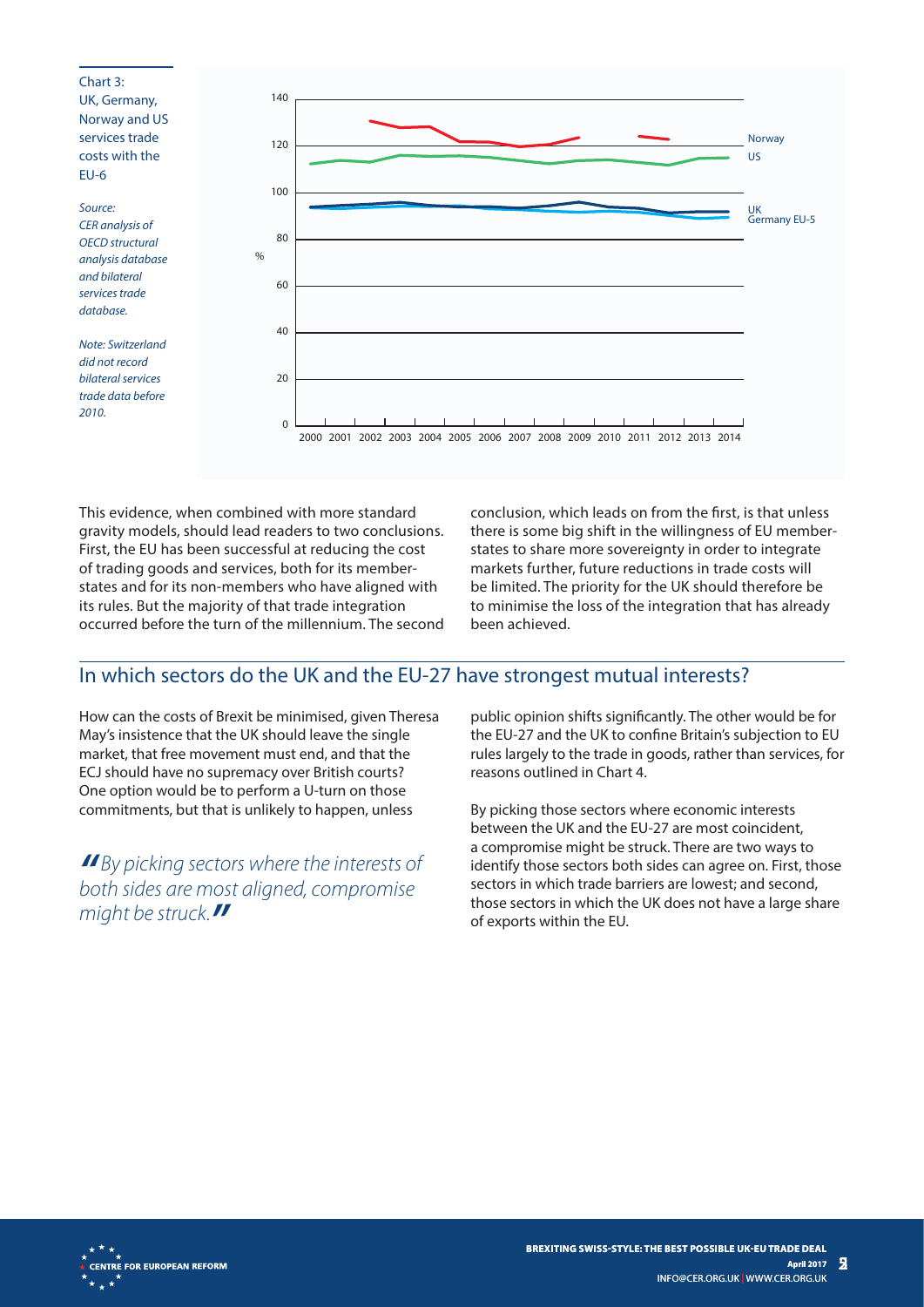Chart 4: Trade costs between UK and EU, and UK share of intra-EU exports, various sectors, 2014

*Source: CER analysis of World Input-Output Database, University of Groningen.*



states in different sectors against the trade barriers between the UK and the EU in those sectors. The wholesale distribution sector faces high barriers to trade within the EU, while pharmaceuticals trade has very low barriers. The size of the bubbles corresponds to the value of the UK's exports in that sector.

Broadly speaking, the higher the UK's share of EU exports within a particular sector, the more the EU-27 will seek to restrict its access to the single market. The chart shows that the UK's specialism in traded services makes it vulnerable to a loss of single market access, because it has very large shares of intra-EU exports. In crossborder capital markets, for example, Britain accounts for over three-quarters of all exports within the bloc. It also has very large market share in 'other business services', a sector which includes intellectual property, dealmaking in mergers and acquisitions, and many types of consultancy. And it has a very large share of back office services traded across borders, which is also linked to its dominance in traded financial services.

It would be helpful to the UK if the EU-27 realised the advantages of specialisation and exchange, and saw the City of London and traded business services as a European asset. However, Germany and France have already made clear that they are keen for banks and other financial institutions to relocate to the EU once Britain has left. First, these industries are big sources of both high-paying jobs and tax revenue. Second, they believe that the City of London poses financial stability risks to the EU-27. They want financial activity to be regulated by the EU authorities and greater restrictions to be placed on the City of London's ability to provide capital market services across the EU.

This will have a knock-on impact on traded business services, such as accountancy, law and consulting, in which the UK also has sizeable share of the single market, because they provide support for the core business of the City of London: wholesale financial markets.

Britain and the EU-27's interests coincide much more when it comes to trade in manufactured goods, which also have extremely low trade costs – the single market is almost 'complete' in sectors such as pharmaceuticals, chemicals and cars and other motor vehicles, alongside most other manufactured goods, meaning that it costs almost as little to sell cars, chemicals and pharmaceuticals across the single market as it does to sell them at home. But the UK and the 27 have similar interests in the production and exchange of manufactured goods. Trade barriers are very low in these sectors, and neither side wants complex supply chains to be interrupted.

Chart 4 plots Britain's share are separated to the FU in the Vi library as has between the detuning to the sector. The set of the set of the set of the set of the set of the set of the set of the set of the set of the set That, however, is not to say that the EU-27 will allow the UK to have tariff-free trade in these manufactures without a legal framework to ensure that Britain continues to comply with the EU's product standards – and environmental and safety regulations governing the production process. Innovation in cars, pharmaceuticals and chemicals is much faster than in, say, the manufacture of furniture. And these products can impose significant 'externalities' on consumers and society. They can be dangerous to human health; and their use or manufacture may damage the environment. This means that the EU manages a continual process of legislation to regulate markets: the introduction of self-driving cars will require EU laws to ensure they can be used safely in any member-state, for example. And it also means that the EU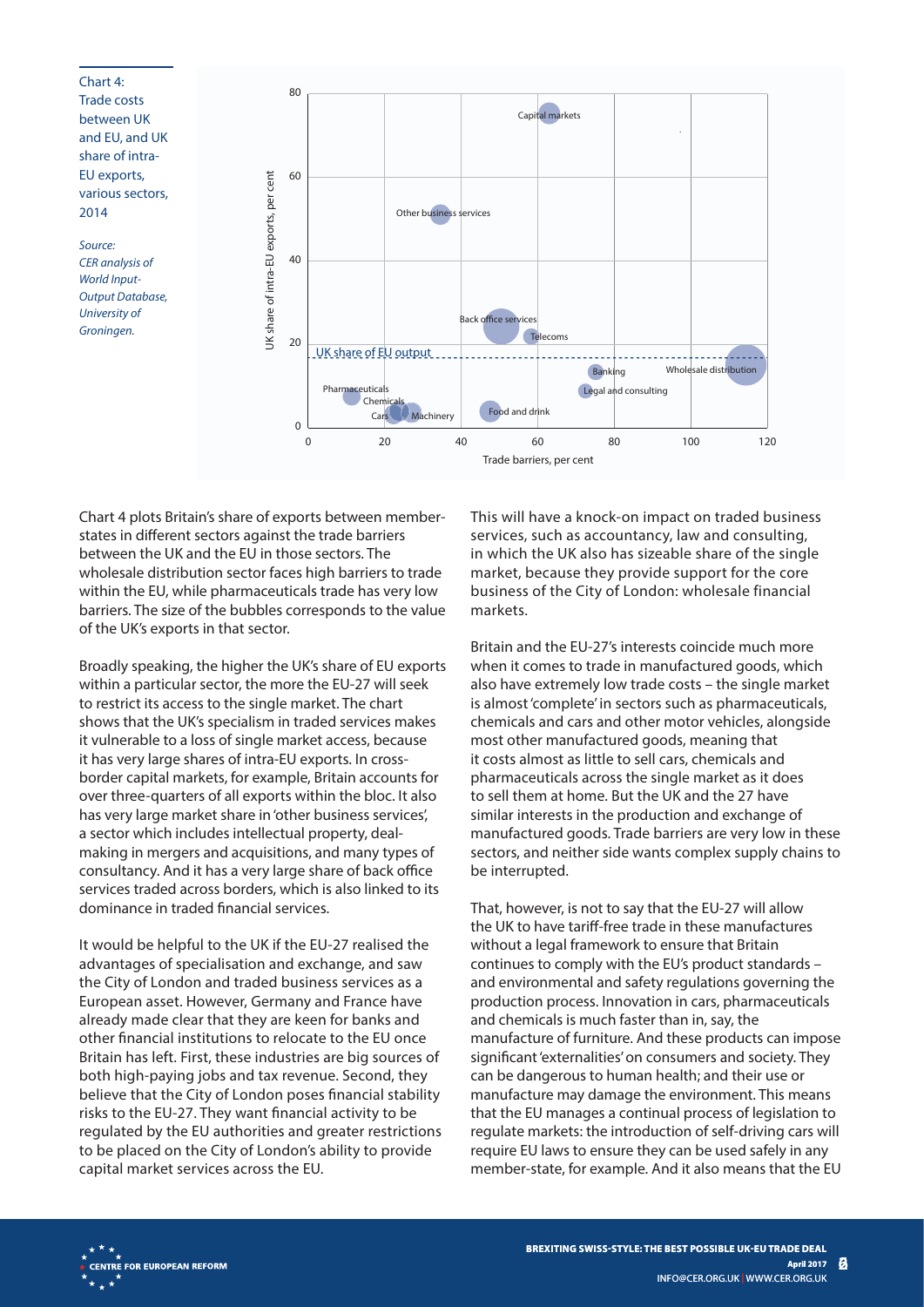will not allow full market access for UK-based firms unless the British sign up to the *acquis* in that area.

This raises the question: what system of regulatory alignment – and what system of dispute resolution – is realistic, given Theresa May's red lines?

#### A proposal for a Swiss-style Brexit

Theresa May has set two red lines, which will mean Britain must leave the single market if she does not violate them in the negotiations. First, the UK will be free to restrict immigration from the EU. Second, the ECJ will no longer arbitrate on disputes between companies and individuals and the UK government. For their part, the EU-27 have said they will not allow Britain to 'cherry-pick', ending free movement of labour while retaining the same rights to sell financial services across the Union.

Britain will have to accept that financial services will take a hit, given the decision to leave the single market. It is true that the EU's 'four freedoms' do not have to come as a package, and that the free movement of goods can be conducted without free movement of labour.<sup>8</sup> In fact, the two are substitutes: manufacturing has shifted towards low-cost countries because goods made there can be easily shipped to richer ones. Rich countries could invite low-wage labour immigrants to come and work in their manufacturing plants as a substitute for trade.

*" Financial services and free movement are the two areas where Britain and the continent have grown apart."*

But the trade in services and the movement of people are linked.9 UK-based firms have a comparative advantage in high-value added services, and rely on the single market principles of non-discrimination and freedom of establishment, enshrined in EU law and enforced by ECJ judgements, to sell across the EU. The free movement of people is the only way that non-tradeable services – in construction, retail and so forth – can be traded, as construction workers and baristas cannot provide their services remotely. The single market is in essence a deal that allows both low- and high-value services to be sold across borders.

If the UK wants to leave the EU's regulatory and legal institutions in order to end free movement of workers and to regain sovereignty, it must accept that the City will no longer be protected by those institutions, just as EU migrants will not. That means that much activity currently restricted to financial institutions operating in the EU will have to move to the continent (or Ireland) after Brexit.

The costs of a single market exit will come in two forms. One is a rise in the barriers to trade following withdrawal. The other is missing out on future benefits as the single market moves forward. Yet that second cost is unlikely to be large in services. The EU has proved unwilling to share the sovereignty needed to 'complete' a single market in services; services trade barriers have barely fallen since the year 2000, and, given the non-tradable nature of many services, the opportunities for greater services integration, other than through higher migration, are small. Thus the UK and the 27 have a strong interest in keeping barriers to the trade in goods low. Their interests diverge on services and migration.

The 'landing zone' for a deal is therefore for the UK and the 27 to curtail both Britain's financial services exports and its import of European labour. Such a deal would also allow the EU-27 and the UK to compromise on the second of May's red lines: the ECJ. The free movement of financial services and the free movement of labour are the two areas where the continent and the UK have grown apart – and where ECJ dispute settlement would be most needed in the future, had Britain decided to remain in the EU. Under David Cameron's tenure as prime minister, the UK brought cases to the court against the European Central Bank for attempting to force the clearing and settlement of euro derivatives to take place in the eurozone; the EU's banker bonuses rules; and the proposals for a financial transactions tax among 11 EU member-states. As for free movement, the Commission brought a case against the UK government over its 'right to reside test' for EU migrants, arguing that it discriminated against immigrants from the EU. Cameron flirted with demanding free movement quotas during his renegotiation, and finally sought to limit migrants' access to in-work benefits. By reducing mutual exchange in workers and finance, the EU-27 and the UK limit the need for a shared rules and dispute settlement by the ECJ.

The 27's fears about the UK resorting to environmental and social 'dumping' can also be overcome. EU negotiators have said they will seek to constrain Britain's ability to slash regulations and taxes in an attempt to regain competitiveness after Brexit. The truth is there is little appetite in Britain for such libertarianism. The UK was a laggard in environmental regulation before it joined the EU, but has now become a champion of action to curb climate change, and has cleaned up its domestic environment

continental partnership', Bruegel, August 2016.

*8*: Jean Pisani-Ferry and others, 'Europe after Brexit: A proposal for a<br>
continental partnership', Bruegel, August 2016.<br> **7**<sup>2</sup>*8* Finally 2017.<br> **7**<sup>2</sup> EREXITING SWISS-STYLE: THE BEST POSSIBLE UK-EU TRADE DEAL<br> **8REX** *9:* Camino Mortera-Martinez and Christian Odendahl, 'What free movement means to Europe and why it matters to Britain', CER policy brief, January 2017.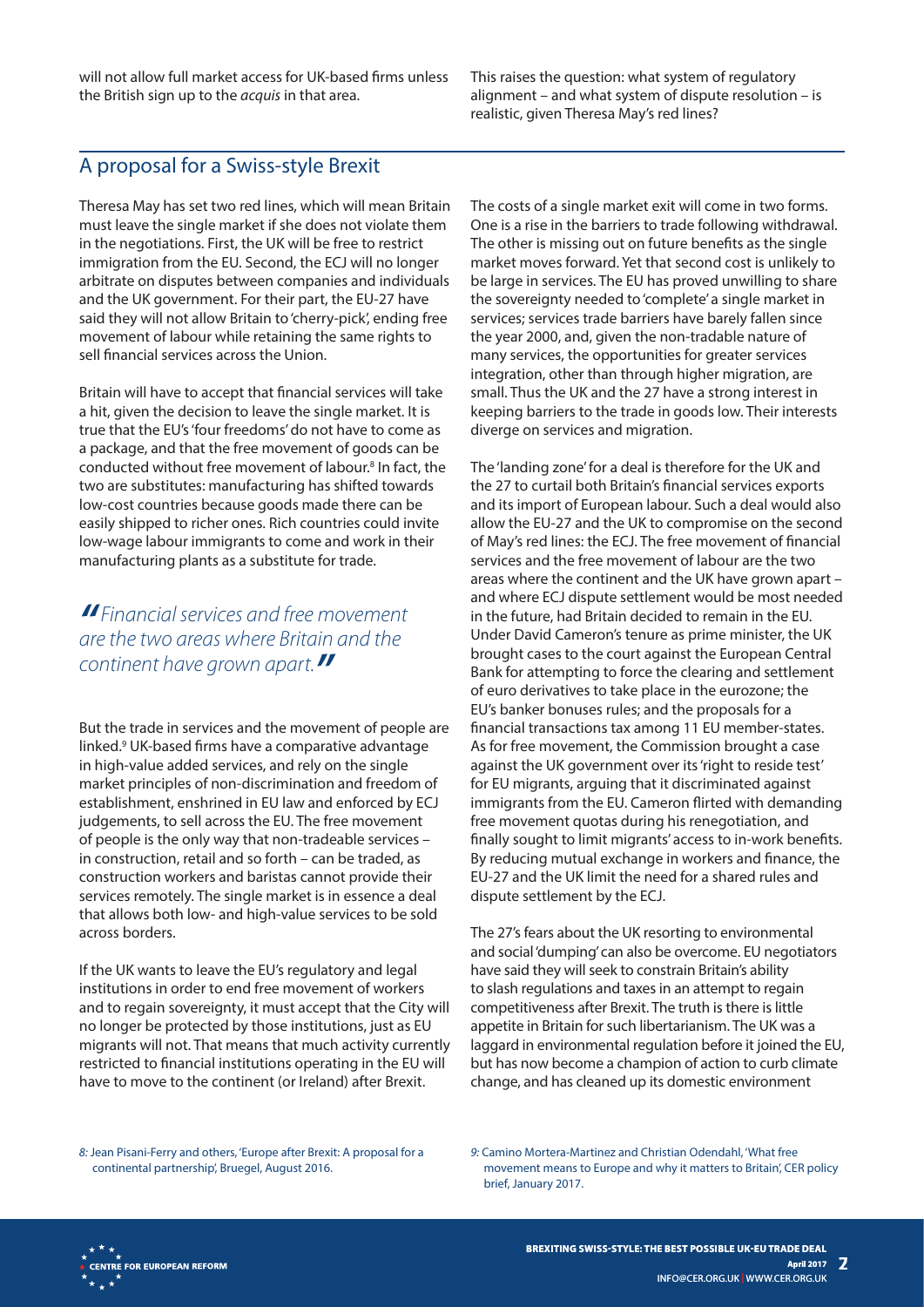(the terrible air quality in London notwithstanding). While there has been some grumbling about the working time directive and the agency workers' directive, the UK's labour market is already highly deregulated; and it is in the process of raising the minimum wage, which suggests that domestic political appetite for even less regulation is small.

Thus, a slimmed-down common market in goods, research and some key services, such as aviation, with institutions to prevent regulatory divergence and dumping, and to arbitrate disputes, would be the way to save much of the economic integration that has already been achieved. What might those institutions look like?

The answer lies in a tweaked version of the Swiss-EU relationship. Switzerland's relationship with the EU rests on a series of bilateral sectoral agreements – 20 of them important, another 100 less so – but not all sectors are covered. Switzerland has free trade in goods with the EU even though there are customs controls, as Switzerland is not in the customs union. And unlike the EEA it has no broad agreement with the EU on services. Swiss access is limited to those parts of the EU services market for which they have brokered sectoral agreements with the EU, such as aviation. This is why Swiss banks serve the EU market through London. The UK's financial services industry would face the same challenges as its Swiss counterpart; Switzerland has no accord with the EU on financial services, except for a 1989 agreement on non-life insurance.10

### *"Despite the Commission's frustration with the Swiss, a similar deal is Britain's best hope."*

In those sectors where the Swiss have a deal with the EU, they develop their legislation with the EU in mind, because they want to maintain reciprocal access to the single market on the basis that their legislation is equivalent to that of the EU. Bilateral EU-Swiss committees ensure that as EU law changes, and it has an impact on the bilateral treaties, the Swiss update their legislation accordingly. The ECJ is not directly involved in dispute settlement, which is largely handled through diplomacy in the bilateral committees that govern the agreements. However, the ECJ's single market case law – in which the ECJ has ruled on disputes over discrimination, and these have become rules applicable across the single market as a result – is binding. The case law is written into the bilateral treaties when they are updated by the bilateral EU-Swiss committees. The Swiss may refuse to update their legislation or the treaties, but rarely do, since the EU may revoke market access as a result.

The Commission is frustrated with the Swiss arrangements, which involves constant negotiation as EU legislation moves on. The Swiss-EU relationship is stuck, with no prospect of new bilateral treaties in the future. And the Swiss have been forced to accept the free movement of labour: after the Swiss voted to impose quotas on immigration from the EU in a referendum in 2014, the EU suspended scientific research co-operation and student exchange programmes, and the Swiss ultimately backed down.

The cause of much of the frustration is that the Swiss bilateral deals are more 'static' than the single market, meaning that Switzerland does not automatically change its laws as the EU's acquis is amended. The reason that services are largely excluded from the agreement is that Switzerland has been unwilling to align its finance rules with those of the EU, especially on tax and bank secrecy (although Switzerland has recently agreed to share bank account data with other countries, succumbing to US and EU pressure). Financial services rules are constantly evolving, as it is a highly regulated and fast-changing sector of the economy. The same is true of mobile and internet markets, where the pace of innovation is fast, and concerns over data-sharing and competition are leading the EU to intervene. Goods markets, on the other hand, tend to move more slowly (with the notable exceptions of pharmaceuticals and chemicals, where innovation is speedier). Britain might be able to convince the EU-27 to accept bilateral committees overseeing Britain's alignment with EU law. And if the UK-EU agreement included a court that took account of ECJ case law, some of the EU's problems with a Swiss-style Brexit would be overcome. Despite the Commission's frustration, a Swiss-style agreement largely limited to goods is Britain's best hope: it represents the limit of market access that the EU has been willing to accept without the sovereignty of EU law.

The UK-EU trade agreement would have to do three things. First, it would list the goods sectors (and some services, such as aviation) in which the UK would commit to maintain regulatory alignment, and in which the EU would forbid regulatory discrimination by EU memberstates against the UK. Second, it would list those EU social and environmental rules that the UK would have to continue to uphold. And third, it would provide an institutional arrangement for the UK to update its legislation to accord with EU law in those sectors, and the measures that the EU would be able to take if the UK refused to do so; plus a dispute settlement system, taking account of ECJ case law, in case both sides disagree. Dispute settlement would have to be more formal than the diplomacy conducted in the Swiss-EU bilateral committees, given the EU's problems with the Swiss

10: David Buchan, 'Outsiders on the inside: Swiss and Norwegian lessons<br>for the UK', CER policy brief, September 2012.<br>\* CENTRE FOR EUROPEAN REFORM<br>\* CENTRE FOR EUROPEAN REFORM<br>April 2017 for the UK', CER policy brief, September 2012.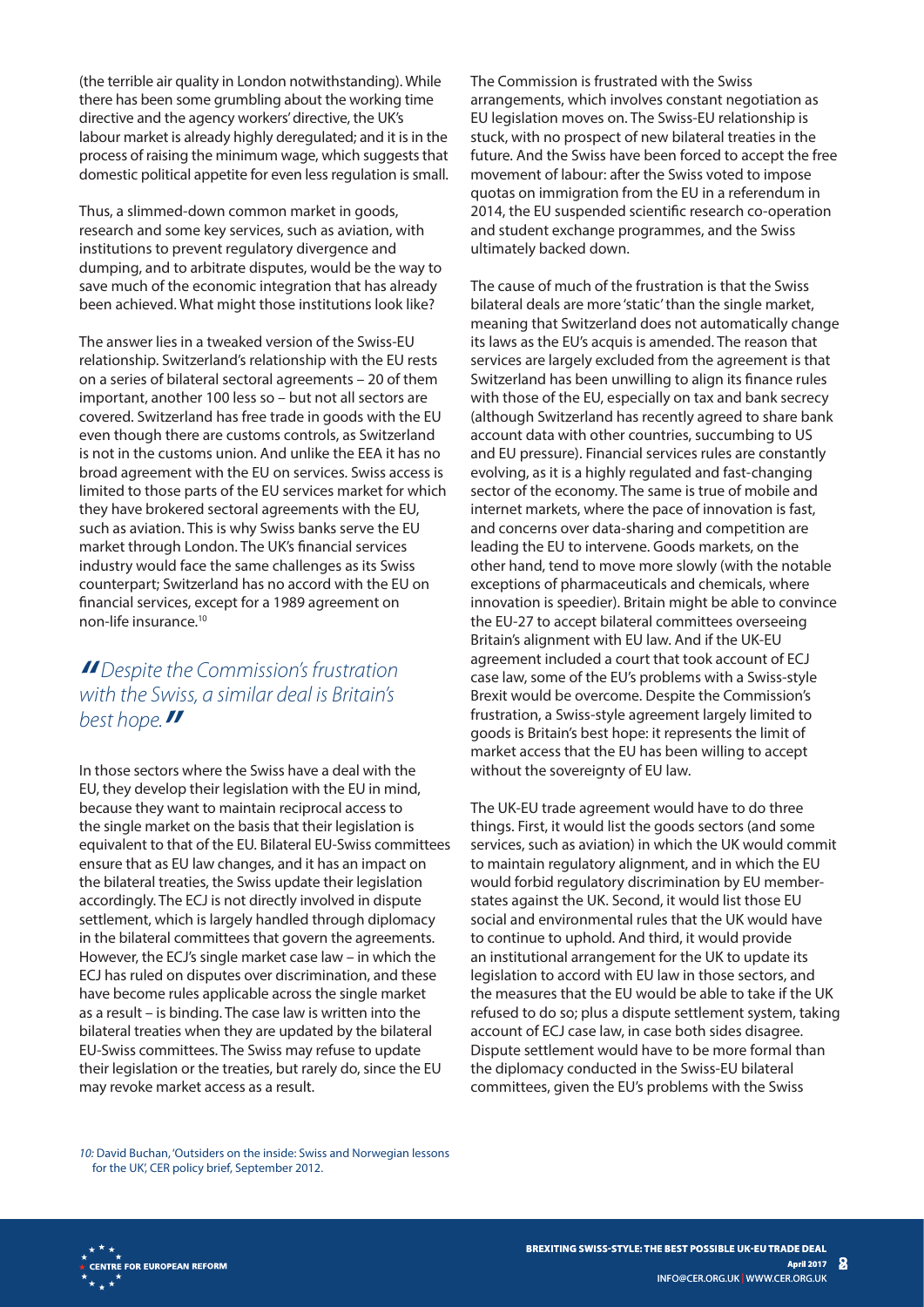panel, whose decision was final. And the court would have to take account of ECJ case law as well as the text of the UK-EU agreement in its judgements.

This compromise should satisfy the UK's political imperative to minimise the economic cost of regaining sovereignty. Under this arrangement, Britain continues to benefit from the free trade of goods and some services, but commits to similar social, environmental and consumer safety regulations to those of the EU, and accepts bilateral institutions that would largely require it to do so or lose market access. The ECJ would be kept at arm's length, though any dispute settlement system, such as a bilateral UK-EU court, would have to take account of its rulings.

But would the compromise satisfy the EU's political imperatives? Surely such a fractious relationship is not one that the EU would be willing to repeat, especially since Britain will not accept free movement of people?

There can be no doubt that a Swiss-style relationship without free movement is a stretch, and the best that the UK can aim for unless Theresa May violates her red lines. But there are some important differences between Britain and Switzerland, which give some reasons for Britons to be hopeful. First, Britain is a larger market – its economy is six times the size, so reciprocal UK market access for EU companies is more important. Second, Switzerland has a higher value-added and more productive manufacturing sector than Britain, which means that the 27 should be more relaxed about granting the UK favourable market access. Third, Britain is an important ally for EU memberstates, and matters much more to the maintenance of European order than neutral Switzerland.

The EU-27 have political imperatives of their own, including that the UK must lose from its decision to defect from the EU's institutions, because if it left unscathed, Britain would make it more likely that others do the same. But a Swiss arrangement would mean that the UK accepted EU rules in particular areas. And, since Britain's access to EU financial services markets would be curbed, EU leaders could 'take back control' from the City of London, and demonstrate to domestic eurosceptics that the price of exit was high.

#### **Conclusion**

**Experiment. These vectors have a strength and the main for arbitration between the strength or arbitration in the strength or arbitration in the strength or arbitration in the strength or arbitration in the strength or ar** The economic costs of a Swiss-style arrangement for Britain would be significant. By ending the free movement of labour, Britain would see labour shortages in some sectors, as well as slower growth in output, which would reduce tax revenues and raise the deficit over the long term. Britain's services exports have been growing quickly, and are now over 40 per cent of the total; withdrawal from the single market for services would hurt Britain's source of comparative advantage. The City of London would continue to be an important global financial centre, but would probably lose a sizeable chunk of activity to the EU after it leaves the bloc. This would also hit the public finances, as the City is a big source of tax revenues.

#### *"A Swiss-style deal would be a middle way between 'no deal' chaos and single market membership."*

It would be more economically rational for the UK to remain in the single market – or better yet, remain an EU member, so that it had a measure of control over future EU reforms. The benefits of 'global Britain' – the freedom to sign trade deals with non-European countries – are highly unlikely to offset higher trade barriers with the country's largest trade partner. And the gains from deregulation are unlikely to be large – and are very likely to be strongly resisted by the EU-27: any British attempt to become Singapore would probably scupper a free trade deal altogether.

Yet, according to our analysis, the single market programme has barely resulted in any trade integration between the UK and the EU-6 since the turn of the millennium; the benefits arising from further integration are likely to be limited. It is therefore most important to maintain the level of integration that has already been achieved in goods – where the cost of trade is very low – by avoiding tariffs and other discriminatory measures, than to obsess about further integration foregone in the future.

The UK has very large shares of capital markets and business services exports within the EU. And interests are most divergent over the regulation of financial markets and the free movement of people. The 27 are unconvinced that the City of London is a 'European asset'; and immigration is probably the main reason why Britain is leaving the EU.

The Swiss-EU bilateral agreements show that compromises between sovereignty and economic integration are possible. Something similar would be a potential 'landing zone' for the EU-27 and the UK in their forthcoming negotiations, and Britain has good reasons to demand that free movement should not be the price of continued participation in the single market for goods. Such an outcome would have economic costs, largely borne by the UK. But it would be a middle way between the chaos of 'no deal' and the political impossibility – at least for now – of full single market membership.